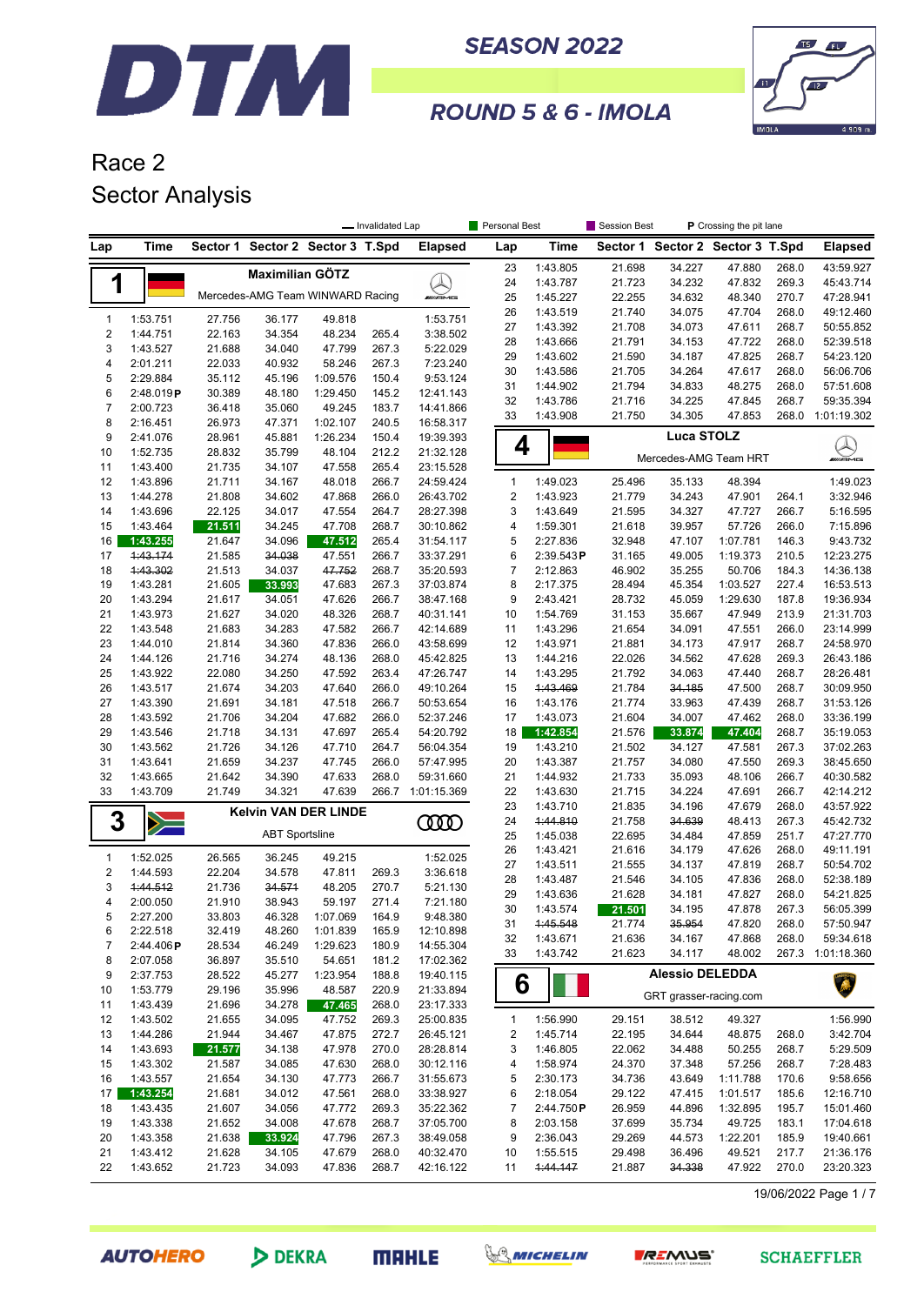



### ROUND 5 & 6 - IMOLA

## Race 2 Sector Analysis

|                         |                       |                  |                        |                         | - Invalidated Lap |                        | Personal Best       |                      | Session Best     |                        | P Crossing the pit lane |                |                        |
|-------------------------|-----------------------|------------------|------------------------|-------------------------|-------------------|------------------------|---------------------|----------------------|------------------|------------------------|-------------------------|----------------|------------------------|
| Lap                     | Time                  | Sector 1         |                        | Sector 2 Sector 3 T.Spd |                   | <b>Elapsed</b>         | Lap                 | Time                 | Sector 1         |                        | Sector 2 Sector 3 T.Spd |                | <b>Elapsed</b>         |
| 12                      | 1:43.630              | 21.625           | 34.310                 | 47.695                  | 268.7             | 25:03.953              | $\mathbf{1}$        | 1:54.641             | 28.842           | 36.386                 | 49.413                  |                | 1:54.641               |
| 13                      | 1:43.376              | 21.634           | 33.987                 | 47.755                  | 269.3             | 26:47.329              | $\overline{2}$      | 1:45.234             | 23.073           | 34.225                 | 47.936                  | 270.7          | 3:39.875               |
| 14                      | 1:44.024              | 21.731           | 34.571                 | 47.722                  | 272.7             | 28:31.353              | 3                   | 1:42.819             | 21.381           | 33.972                 | 47.466                  | 272.7          | 5:22.694               |
| 15                      | 1:43.412              | 21.773           | 33.843                 | 47.796                  | 269.3             | 30:14.765              | 4                   | 2:01.769             | 21.987           | 41.309                 | 58.473                  | 272.7          | 7:24.463               |
| 16                      | 1:43.501              | 21.709           | 34.156                 | 47.636                  | 270.7             | 31:58.266              | 5                   | 2:31.558             | 35.613           | 44.612                 | 1:11.333                | 168.7          | 9:56.021               |
| 17                      | 1:43.571              | 21.632           | 34.138                 | 47.801                  | 271.4             | 33:41.837              | 6                   | 2:17.872             | 29.221           | 47.890                 | 1:00.761                | 180.0          | 12:13.893              |
| 18                      | 1:43.593              | 21.645           | 34.296                 | 47.652                  | 272.0             | 35:25.430              | $\overline{7}$      | 2:42.850P            | 28.178           | 45.407                 | 1:29.265                | 168.2          | 14:56.743              |
| 19<br>20                | 1:43.992<br>1:43.328  | 21.638<br>21.699 | 34.432<br>34.173       | 47.922                  | 270.0<br>270.0    | 37:09.422<br>38:52.750 | 8<br>9              | 2:06.393<br>2:36.900 | 36.806<br>28.621 | 34.686<br>44.868       | 54.901<br>1:23.411      | 182.7<br>206.1 | 17:03.136<br>19:40.036 |
| 21                      | 1:43.342              | 21.697           | 33.935                 | 47.456<br>47.710        | 270.7             | 40:36.092              | 10                  | 1:54.848             | 30.078           | 35.745                 | 49.025                  | 199.6          | 21:34.884              |
| 22                      | 1:44.285              | 21.673           | 34.460                 | 48.152                  | 270.7             | 42:20.377              | 11                  | 1:43.569             | 21.407           | 34.339                 | 47.823                  | 270.0          | 23:18.453              |
| 23                      | 1:43.643              | 21.666           | 34.152                 | 47.825                  | 268.7             | 44:04.020              | 12                  | 1:43.937             | 21.972           | 34.536                 | 47.429                  | 271.4          | 25:02.390              |
| 24                      | 1:43.736              | 21.735           | 34.171                 | 47.830                  | 269.3             | 45:47.756              | 13                  | 1:43.809             | 21.667           | 34.085                 | 48.057                  | 272.0          | 26:46.199              |
| 25                      | 1:44.619              | 22.149           | 34.283                 | 48.187                  | 270.7             | 47:32.375              | 14                  | 1:43.952             | 22.151           | 34.033                 | 47.768                  | 274.1          | 28:30.151              |
| 26                      | 1:45.996              | 21.795           | 34.423                 | 49.778                  | 268.7             | 49:18.371              | 15                  | 1:43.202             | 21.435           | 34.171                 | 47.596                  | 272.7          | 30:13.353              |
| 27                      | 1:45.126              | 22.150           | 34.294                 | 48.682                  | 268.0             | 51:03.497              | 16                  | 1:43.491             | 21.928           | 34.095                 | 47.468                  | 266.7          | 31:56.844              |
| 28                      | 1:45.105              | 22.050           | 34.454                 | 48.601                  | 268.0             | 52:48.602              | 17                  | 1:43.429             | 21.696           | 34.277                 | 47.456                  | 273.4          | 33:40.273              |
| 29                      | 1:45.278              | 22.124           | 34.533                 | 48.621                  | 267.3             | 54:33.880              | 18                  | 1:43.600             | 21.843           | 34.274                 | 47.483                  | 275.5          | 35:23.873              |
| 30                      | 1:45.027              | 22.117           | 34.613                 | 48.297                  | 266.7             | 56:18.907              | 19                  | 1:43.422             | 21.432           | 34.454                 | 47.536                  | 272.0          | 37:07.295              |
| 31                      | 1:44.840              | 22.000           | 34.288                 | 48.552                  | 267.3             | 58:03.747              | 20                  | 1:43.530             | 21.416           | 34.314                 | 47.800                  | 273.4          | 38:50.825              |
| 32                      | 1:44.842              | 22.025           | 34.439                 | 48.378                  | 268.0             | 59:48.589              | 21                  | 1:43.723             | 21.594           | 34.356                 | 47.773                  | 272.0          | 40:34.548              |
| 33                      | 1:45.166              | 21.990           | 34.497                 | 48.679                  | 267.3             | 1:01:33.755            | 22<br>23            | 1:43.677             | 21.681           | 34.270                 | 47.726                  | 272.7          | 42:18.225              |
|                         |                       |                  | <b>Ricardo FELLER</b>  |                         |                   |                        | 24                  | 1:43.300<br>1:43.878 | 21.452<br>21.602 | 34.197<br>34.532       | 47.651<br>47.744        | 271.4<br>272.7 | 44:01.525<br>45:45.403 |
| 7                       | ٠                     |                  | <b>ABT Sportsline</b>  |                         |                   | ഝ                      | 25                  | 1:44.539             | 21.701           | 34.468                 | 48.370                  | 274.8          | 47:29.942              |
|                         |                       |                  |                        |                         |                   |                        | 26                  | 1:44.782             | 22.065           | 34.454                 | 48.263                  | 270.0          | 49:14.724              |
| 1                       | 1:47.443              | 24.280           | 34.671                 | 48.492                  |                   | 1:47.443               | 27                  | 1:44.015             | 22.106           | 34.121                 | 47.788                  | 273.4          | 50:58.739              |
| $\overline{\mathbf{c}}$ | 1:44.094              | 21.913           | 34.146                 | 48.035                  | 265.4             | 3:31.537               | 28                  | 1:43.454             | 21.630           | 34.062                 | 47.762                  | 269.3          | 52:42.193              |
| 3                       | 1:43.216              | 21.819           | 33.809                 | 47.588                  | 266.0             | 5:14.753               | 29                  | 1:43.801             | 21.615           | 34.308                 | 47.878                  | 269.3          | 54:25.994              |
| 4<br>5                  | 1:58.869              | 21.669           | 38.861                 | 58.339                  | 262.8             | 7:13.622               | 30                  | 1:44.150             | 21.802           | 34.304                 | 48.044                  | 268.7          | 56:10.144              |
| 6                       | 2:26.841<br>2:49.205P | 31.996<br>29.959 | 47.822<br>50.260       | 1:07.023<br>1:28.986    | 153.8<br>173.1    | 9:40.463<br>12:29.668  | 31                  | 1:43.972             | 21.631           | 34.383                 | 47.958                  | 270.7          | 57:54.116              |
| 7                       | 2:04.270              | 37.152           | 35.272                 | 51.846                  | 182.4             | 14:33.938              | 32                  | 1:44.081             | 21.703           | 34.304                 | 48.074                  | 270.0          | 59:38.197              |
| 8                       | 2:17.646              | 29.151           | 44.990                 | 1:03.505                | 182.1             | 16:51.584              | 33                  | 1:44.600             | 21.825           | 34.466                 | 48.309                  | 270.0          | 1:01:22.797            |
| 9                       | 2:45.391              | 29.221           | 44.775                 | 1:31.395                | 196.7             | 19:36.975              |                     |                      |                  | <b>Marco WITTMANN</b>  |                         |                |                        |
| 10                      | 1:51.486              | 29.188           | 34.458                 | 47.840                  | 211.4             | 21:28.461              | 1                   | 1                    |                  |                        |                         |                |                        |
| 11                      | 1:42.964              | 21.603           | 33.925                 | 47.436                  | 266.0             | 23:11.425              |                     |                      |                  | Walkenhorst Motorsport |                         |                |                        |
| 12                      | 1:45.612              | 23.041           | 34.338                 | 48.233                  | 271.4             | 24:57.037              | $\mathbf{1}$        | 1:48.177             | 25.077           | 34.793                 | 48.307                  |                | 1:48.177               |
| 13                      | 1:42.304              | 21.503           | 33.608                 | 47.193                  | 265.4             | 26:39.341              | $\sqrt{2}$          | 1:43.955             | 21.622           | 34.352                 | 47.981                  | 270.7          | 3:32.132               |
| 14                      | 1:42.708              | 21.460           | 34.088                 | 47.160                  | 266.0             | 28:22.049              | 3                   | 1:43.401             | 21.595           | 34.184                 | 47.622                  | 272.0          | 5:15.533               |
| 15                      | 1:42.231              | 21.462           | 33.516                 | 47.253                  | 264.1             | 30:04.280              | 4                   | 1:59.247             | 21.569           | 39.808                 | 57.870                  | 273.4          | 7:14.780               |
| 16                      | 1:42.443              | 21.509           | 33.540                 | 47.394                  | 263.4             | 31:46.723              | 5                   | 2:26.929             | 32.691           | 47.234                 | 1:07.004                | 148.6          | 9:41.709               |
| 17                      | 1:43.068              | 21.626           | 33.686                 | 47.756                  | 264.1             | 33:29.791              | 6                   | 2:52.221P            | 30.215           | 50.192                 | 1:31.814                | 201.1          | 12:33.930              |
| 18<br>19                | 1:42.791<br>1:43.091  | 21.542           | 33.683                 | 47.566                  | 265.4<br>264.7    | 35:12.582<br>36:55.673 | $\overline{7}$<br>8 | 2:02.503             | 36.762           | 35.320<br>45.409       | 50.421                  | 182.7<br>221.8 | 14:36.433              |
|                         | 1:43.267              | 21.601<br>21.587 | 33.777<br>34.045       | 47.713<br>47.635        | 264.7             | 38:38.940              | 9                   | 2:17.680<br>2:43.299 | 28.701<br>28.922 | 45.081                 | 1:03.570<br>1:29.296    | 181.5          | 16:54.113<br>19:37.412 |
| 20<br>21                | 1:43.004              | 21.599           | 34.012                 | 47.393                  | 264.1             | 40:21.944              | 10                  | 1:52.333             | 29.797           | 34.738                 | 47.798                  | 216.4          | 21:29.745              |
| 22                      | 1:43.351              | 21.696           | 33.925                 | 47.730                  | 263.4             | 42:05.295              | 11                  | 1:43.486             | 21.516           | 34.302                 | 47.668                  | 270.7          | 23:13.231              |
| 23                      | 1:43.598              | 21.673           | 34.104                 | 47.821                  | 263.4             | 43:48.893              | 12                  | 1:44.510             | 21.964           | 34.430                 | 48.116                  | 272.0          | 24:57.741              |
| 24                      | 1:43.408              | 21.618           | 34.029                 | 47.761                  | 263.4             | 45:32.301              | 13                  | 1:43.077             | 21.558           | 34.185                 | 47.334                  | 266.7          | 26:40.818              |
| 25                      | 1:43.400              | 21.654           | 33.977                 | 47.769                  | 264.1             | 47:15.701              | 14                  | 1:42.785             | 21.425           | 33.925                 | 47.435                  | 273.4          | 28:23.603              |
| 26                      | 1:43.660              | 21.725           | 33.972                 | 47.963                  | 263.4             | 48:59.361              | 15                  | 1:43.552             | 22.040           | 34.026                 | 47.486                  | 272.7          | 30:07.155              |
| 27                      | 1:43.938              | 21.849           | 34.059                 | 48.030                  | 263.4             | 50:43.299              | 16                  | 1:42.801             | 21.442           | 33.981                 | 47.378                  | 272.7          | 31:49.956              |
| 28                      | 1:43.477              | 21.804           | 33.957                 | 47.716                  | 263.4             | 52:26.776              | 17                  | 1:43.024             | 21.401           | 34.024                 | 47.599                  | 273.4          | 33:32.980              |
| 29                      | 1:43.701              | 21.923           | 33.993                 | 47.785                  | 264.1             | 54:10.477              | 18                  | 1:42.713             | 21.383           | 33.819                 | 47.511                  | 274.1          | 35:15.693              |
| 30                      | 1:43.695              | 21.717           | 34.049                 | 47.929                  | 264.1             | 55:54.172              | 19                  | 1:43.142             | 21.438           | 34.142                 | 47.562                  | 274.1          | 36:58.835              |
| 31                      | 1:43.679              | 21.706           | 34.106                 | 47.867                  | 264.1             | 57:37.851              | 20                  | 1:43.751             | 21.599           | 34.734                 | 47.418                  | 273.4          | 38:42.586              |
| 32                      | 1:43.824              | 21.731           | 34.097                 | 47.996                  | 264.7             | 59:21.675              | 21                  | 1:43.133             | 21.415           | 34.122                 | 47.596                  | 273.4          | 40:25.719              |
| 33                      | 1:44.299              | 21.819           | 34.179                 | 48.301                  | 264.1             | 1:01:05.974            | 22                  | 1:43.401             | 21.405           | 34.276                 | 47.720                  | 272.0          | 42:09.120              |
|                         |                       |                  | <b>Esteban MUTH</b>    |                         |                   |                        | 23                  | 1:43.326             | 21.461           | 34.188                 | 47.677                  | 272.0          | 43:52.446              |
| <b>10</b>               |                       |                  |                        |                         |                   | <b>CALLES</b>          | 24                  | 1:43.348             | 21.484           | 34.155                 | 47.709                  | 272.7          | 45:35.794              |
|                         |                       |                  | Walkenhorst Motorsport |                         |                   |                        | 25                  | 1:43.585             | 21.569           | 34.388                 | 47.628                  | 272.7          | 47:19.379              |

19/06/2022 Page 2 / 7

**AUTOHERO** 

DEKRA





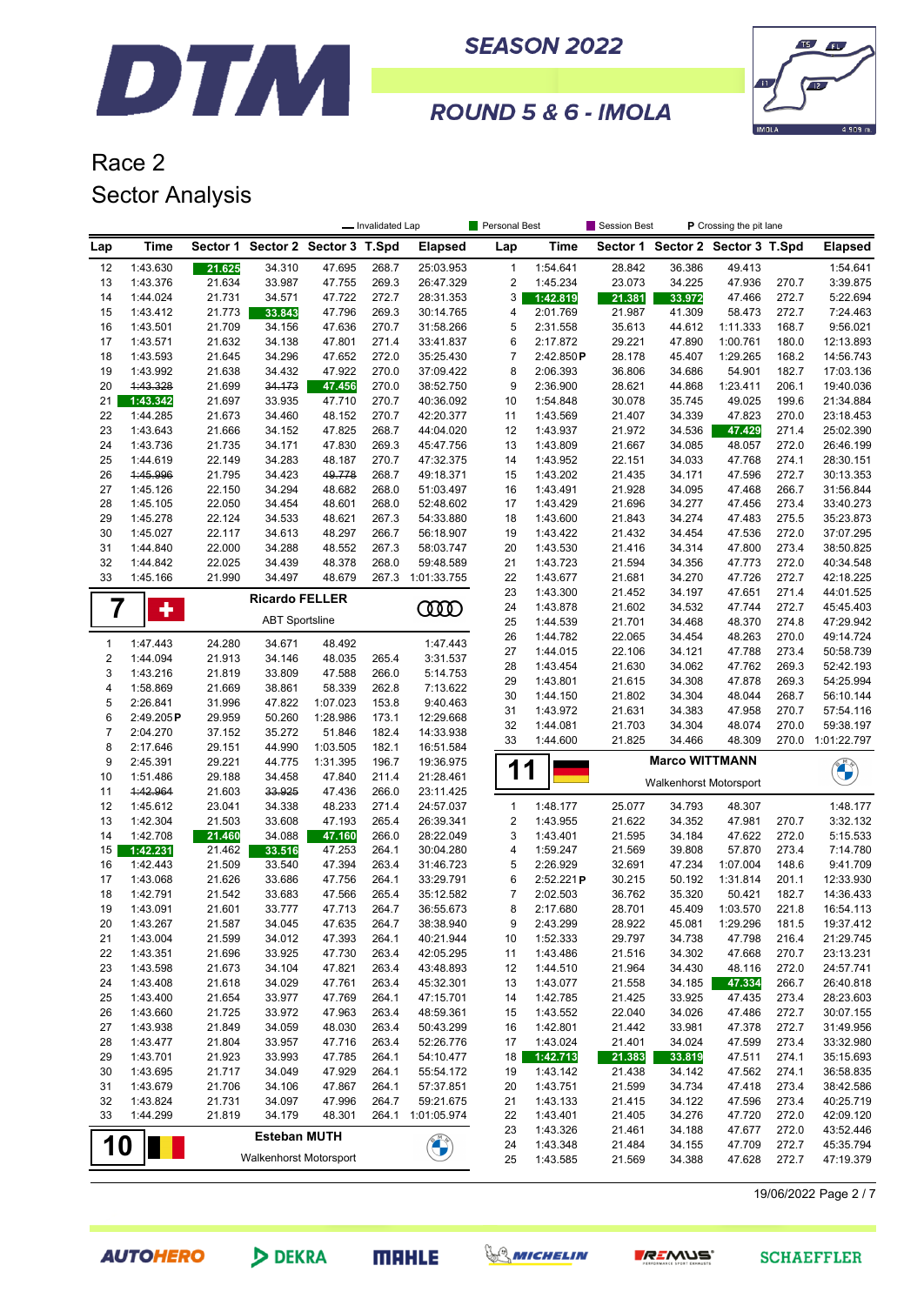



ROUND 5 & 6 - IMOLA

# Race 2 Sector Analysis

|                         |                      |                  |                           |                         | - Invalidated Lap |                          | Personal Best       |                      | Session Best     |                                  | <b>P</b> Crossing the pit lane |                |                        |
|-------------------------|----------------------|------------------|---------------------------|-------------------------|-------------------|--------------------------|---------------------|----------------------|------------------|----------------------------------|--------------------------------|----------------|------------------------|
| Lap                     | Time                 | Sector 1         |                           | Sector 2 Sector 3 T.Spd |                   | <b>Elapsed</b>           | Lap                 | Time                 |                  | Sector 1 Sector 2 Sector 3 T.Spd |                                |                | <b>Elapsed</b>         |
| 26                      | 1:43.531             | 21.516           | 34.290                    | 47.725                  | 272.7             | 49:02.910                | 9                   | 2:42.399             | 28.964           | 45.376                           | 1:28.059                       | 185.9          | 19:37.909              |
| 27                      | 1:43.262             | 21.456           | 34.177                    | 47.629                  | 273.4             | 50:46.172                | 10                  | 1:51.482             | 29.188           | 34.558                           | 47.736                         | 216.9          | 21:29.391              |
| 28                      | 1:43.570             | 21.541           | 34.291                    | 47.738                  | 272.7             | 52:29.742                | 11                  | 1:43.713             | 21.786           | 34.141                           | 47.786                         | 266.7          | 23:13.104              |
| 29                      | 1:43.612             | 21.442           | 34.460                    | 47.710                  | 274.8             | 54:13.354                | 12                  | 1:44.507             | 21.932           | 34.286                           | 48.289                         | 260.2          | 24:57.611              |
| 30                      | 1:43.863             | 21.506           | 34.418                    | 47.939                  | 272.7             | 55:57.217                | 13                  | 1:42.724             | 21.599           | 33.756                           | 47.369                         | 274.8          | 26:40.335              |
| 31                      | 1:43.981             | 21.723           | 34.398                    | 47.860                  | 272.7             | 57:41.198                | 14                  | 1:43.153             | 21.590           | 33.825                           | 47.738                         | 266.7          | 28:23.488              |
| 32<br>33                | 1:43.856<br>1:44.108 | 21.547<br>21.604 | 34.556<br>34.890          | 47.753<br>47.614        | 273.4<br>273.4    | 59:25.054<br>1:01:09.162 | 15<br>16            | 1:43.048<br>1:42.777 | 21.823           | 33.944<br>33.788                 | 47.281<br>47.414               | 264.1<br>266.7 | 30:06.536<br>31:49.313 |
|                         |                      |                  |                           |                         |                   |                          | 17                  | 1:42.983             | 21.575<br>21.688 | 33.921                           | 47.374                         | 266.0          | 33:32.296              |
| 12                      |                      |                  | <b>Dev GORE</b>           |                         |                   | <b>COOD</b>              | 18                  | 1:43.114             | 21.589           | 33.908                           | 47.617                         | 268.0          | 35:15.410              |
|                         |                      |                  | <b>Team Rosberg</b>       |                         |                   |                          | 19                  | 1:43.183             | 21.592           | 33.967                           | 47.624                         | 267.3          | 36:58.593              |
| 1                       | 2:39.889P            | 29.278           | 39.429                    | 1:31.182                |                   | 2:39.889                 | 20                  | 1:43.616             | 21.811           | 34.293                           | 47.512                         | 267.3          | 38:42.209              |
| $\sqrt{2}$              | 2:00.150             | 36.862           | 35.052                    | 48.236                  | 181.2             | 4:40.039                 | 21                  | 1:43.037             | 21.605           | 34.032                           | 47.400                         | 266.7          | 40:25.246              |
| 3                       | 1:45.316             | 21.999           | 33.699                    | 49.618                  | 261.5             | 6:25.355                 | 22                  | 1:43.447             | 21.660           | 34.139                           | 47.648                         | 266.7          | 42:08.693              |
| 4                       | 1:53.909             | 30.140           | 35.328                    | 48.441                  | 139.0             | 8:19.264                 | 23                  | 1:43.337             | 21.670           | 34.131                           | 47.536                         | 266.7          | 43:52.030              |
| 5                       | 2:18.178P            | 22.310           | 35.101                    | 1:20.767                | 262.8             | 10:37.442                | 24<br>25            | 1:43.399<br>1:43.627 | 21.639<br>21.780 | 34.038<br>34.138                 | 47.722<br>47.709               | 266.0<br>268.0 | 45:35.429<br>47:19.056 |
| 6                       | 2:00.888             | 36.836           | 35.547                    | 48.505                  | 182.4             | 12:38.330                | 26                  | 1:43.222             | 21.662           | 34.070                           | 47.490                         | 266.7          | 49:02.278              |
| $\overline{7}$          | 1:54.419             | 22.022           | 34.451                    | 57.946                  | 262.1             | 14:32.749                | 27                  | 1:43.509             | 21.608           | 34.230                           | 47.671                         | 267.3          | 50:45.787              |
| 8                       | 2:17.149             | 28.558           | 45.221                    | 1:03.370                | 197.4             | 16:49.898                | 28                  | 1:43.557             | 21.730           | 34.179                           | 47.648                         | 267.3          | 52:29.344              |
| 9                       | 2:46.696             | 29.628           | 44.725                    | 1:32.343                | 205.7             | 19:36.594                | 29                  | 1:43.597             | 21.621           | 34.333                           | 47.643                         | 267.3          | 54:12.941              |
| 10                      | 1:51.583             | 29.281           | 34.463                    | 47.839                  | 210.9             | 21:28.177                | 30                  | 1:43.873             | 21.748           | 34.376                           | 47.749                         | 266.0          | 55:56.814              |
| 11<br>12                | 1:43.130<br>1:44.864 | 21.699<br>22.868 | 33.817<br>33.947          | 47.614<br>48.049        | 264.7<br>270.0    | 23:11.307<br>24:56.171   | 31                  | 1:43.877             | 21.749           | 34.265                           | 47.863                         | 266.7          | 57:40.691              |
| 13                      | 1:42.824             | 21.650           | 33.735                    | 47.439                  | 265.4             | 26:38.995                | 32                  | 1:43.976             | 21.782           | 34.304                           | 47.890                         | 267.3          | 59:24.667              |
| 14                      | 1:43.904             | 21.654           | 34.528                    | 47.722                  | 264.7             | 28:22.899                | 33                  | 1:45.371             | 21.970           | 35.430                           | 47.971                         | 267.3          | 1:01:10.038            |
| 15                      | 1:42.994             | 21.673           | 33.737                    | 47.584                  | 265.4             | 30:05.893                |                     |                      |                  | <b>Thomas PREINING</b>           |                                |                | 舞台                     |
| 16                      | 1:42.878             | 21.640           | 33.653                    | 47.585                  | 264.7             | 31:48.771                | 24                  |                      |                  |                                  |                                |                | PORSCHE                |
| 17                      | 1:42.908             | 21.612           | 33.707                    | 47.589                  | 266.0             | 33:31.679                |                     |                      |                  | KÜS Team Bernhard                |                                |                |                        |
| 18                      | 1:43.118             | 21.625           | 33.787                    | 47.706                  | 266.7             | 35:14.797                | $\mathbf{1}$        | 1:54.806             | 28.376           | 37.563                           | 48.867                         |                | 1:54.806               |
| 19                      | 1:43.091             | 21.645           | 33.799                    | 47.647                  | 265.4             | 36:57.888                | $\overline{2}$      | 4:45.450             | 22.657           | 34.200                           | 48.593                         | 272.0          | 3:40.256               |
| 20                      | 1:43.151             | 21.669           | 33.742                    | 47.740                  | 265.4             | 38:41.039                |                     |                      |                  | <b>Philipp ENG</b>               |                                |                |                        |
| 21                      | 1:43.303             | 21.650           | 34.028                    | 47.625                  | 265.4             | 40:24.342                | 25                  |                      |                  |                                  |                                |                | $\sum_{i=1}^{n}$       |
| 22                      | 1:43.458             | 21.725           | 34.024                    | 47.709                  | 264.7             | 42:07.800                |                     |                      |                  | Schubert Motorsport              |                                |                |                        |
| 23<br>24                | 1:43.540<br>1:43.766 | 21.722<br>21.665 | 34.174<br>33.969          | 47.644<br>48.132        | 264.7<br>264.7    | 43:51.340<br>45:35.106   | $\mathbf{1}$        | 1:51.032             | 26.404           | 36.065                           | 48.563                         |                | 1:51.032               |
| 25                      | 1:43.032             | 21.674           | 33.762                    | 47.596                  | 266.0             | 47:18.138                | $\overline{2}$      | 1:44.143             | 21.702           | 34.457                           | 47.984                         | 274.1          | 3:35.175               |
| 26                      | 1:43.340             | 21.765           | 34.023                    | 47.552                  | 265.4             | 49:01.478                | 3                   | 1:43.988             | 21.622           | 34.827                           | 47.539                         | 274.1          | 5:19.163               |
| 27                      | 1:43.803             | 21.828           | 34.203                    | 47.772                  | 265.4             | 50:45.281                | 4                   | 1:59.010             | 21.818           | 39.451                           | 57.741                         | 272.7          | 7:18.173               |
| 28                      | 1:43.545             | 21.736           | 34.072                    | 47.737                  | 265.4             | 52:28.826                | 5                   | 2:28.171             | 33.576           | 47.148                           | 1:07.447                       | 150.8          | 9:46.344               |
| 29                      | 1:43.630             | 21.744           | 34.153                    | 47.733                  | 266.0             | 54:12.456                | 6                   | 2:23.178             | 32.020           | 48.866                           | 1:02.292                       | 156.1          | 12:09.522              |
| 30                      | 1:43.593             | 21.687           | 34.176                    | 47.730                  | 266.0             | 55:56.049                | $\overline{7}$<br>8 | 2:44.779P            | 29.558           | 46.281                           | 1:28.940                       | 188.5          | 14:54.301              |
| 31                      | 1:43.841             | 21.761           | 34.262                    | 47.818                  | 265.4             | 57:39.890                | 9                   | 2:07.650<br>2:37.174 | 37.541<br>28.092 | 35.431<br>45.424                 | 54.678<br>1:23.658             | 183.7<br>204.5 | 17:01.951<br>19:39.125 |
| 32                      | 1:43.992             | 21.752           | 34.340                    | 47.900                  | 266.7             | 59:23.882                | 10                  | 1:53.549             | 29.370           | 36.063                           | 48.116                         | 216.9          | 21:32.674              |
| 33                      | 1:43.965             | 21.751           | 34.206                    | 48.008                  | 266.0             | 1:01:07.847              | 11                  | 1:43.708             | 21.511           | 34.301                           | 47.896                         | 272.0          | 23:16.382              |
|                         |                      |                  | <b>Rolf INEICHEN</b>      |                         |                   |                          | 12                  | 1:43.208             | 21.268           | 34.075                           | 47.865                         | 273.4          | 24:59.590              |
| 19                      | ٠                    |                  |                           |                         |                   |                          | 13                  | 1:44.195             | 21.874           | 34.572                           | 47.749                         | 275.5          | 26:43.785              |
|                         |                      |                  | GRT                       |                         |                   |                          | 14                  | 1:42.976             | 21.536           | 34.039                           | 47.401                         | 274.8          | 28:26.761              |
| 1                       | 1:54.302             | 27.889           | 36.865                    | 49.548                  |                   | 1:54.302                 | 15                  | 1:43.415             | 21.642           | 34.311                           | 47.462                         | 273.4          | 30:10.176              |
| $\overline{2}$          | 1:45.116             | 22.841           | 34.269                    | 48.006                  | 271.4             | 3:39.418                 | 16                  | 1:43.301             | 21.660           | 34.241                           | 47.400                         | 273.4          | 31:53.477              |
|                         |                      |                  | <b>Lucas AUER</b>         |                         |                   |                          | 17                  | 1:43.085             | 21.512           | 34.098                           | 47.475                         | 271.4          | 33:36.562              |
| 22                      |                      |                  |                           |                         |                   |                          | 18                  | 1:42.890             | 21.454           | 34.076                           | 47.360                         | 274.1          | 35:19.452              |
|                         |                      |                  | Mercedes-AMG Team WINWARD |                         |                   | <i><b>INNERVIEW</b></i>  | 19                  | 1:42.989             | 21.496           | 34.000                           | 47.493                         | 272.7          | 37:02.441              |
| $\mathbf{1}$            | 1:50.299             | 26.158           | 35.770                    | 48.371                  |                   | 1:50.299                 | 20                  | 1:43.548             | 21.709           | 34.420                           | 47.419                         | 275.5          | 38:45.989              |
| $\overline{\mathbf{c}}$ | 1:44.346             | 21.988           | 34.359                    | 47.999                  | 264.7             | 3:34.645                 | 21                  | 1:43.951             | 21.618           | 34.509                           | 47.824                         | 274.1          | 40:29.940              |
| 3                       | 1:43.729             | 21.770           | 34.436                    | 47.523                  | 266.0             | 5:18.374                 | 22                  | 1:43.094             | 21.657           | 33.977                           | 47.460                         | 270.0          | 42:13.034              |
| 4                       | 1:58.824             | 22.022           | 39.081                    | 57.721                  | 264.1             | 7:17.198                 | 23                  | 1:42.966             | 21.473           | 34.029                           | 47.464                         | 272.0<br>272.7 | 43:56.000              |
| 5                       | 2:27.868             | 32.859           | 47.197                    | 1:07.812                | 154.9             | 9:45.066                 | 24<br>25            | 1:42.827<br>1:42.635 | 21.418<br>21.348 | 33.961<br>33.962                 | 47.448                         | 274.1          | 45:38.827<br>47:21.462 |
| 6                       | 2:52.601P            | 31.221           | 49.144                    | 1:32.236                | 158.8             | 12:37.667                | 26                  | 1:42.997             | 21.357           | 33.998                           | 47.325<br>47.642               | 274.8          | 49:04.459              |
| 7                       | 2:00.196             | 36.792           | 34.742                    | 48.662                  | 184.3             | 14:37.863                | 27                  | 1:43.509             | 21.608           | 34.315                           | 47.586                         | 273.4          | 50:47.968              |
| 8                       | 2:17.647             | 28.553           | 45.961                    | 1:03.133                | 201.1             | 16:55.510                | 28                  | 1:43.210             | 21.423           | 34.210                           | 47.577                         | 273.4          | 52:31.178              |
|                         |                      |                  |                           |                         |                   |                          |                     |                      |                  |                                  |                                |                |                        |

19/06/2022 Page 3 / 7





**MAHLE** 



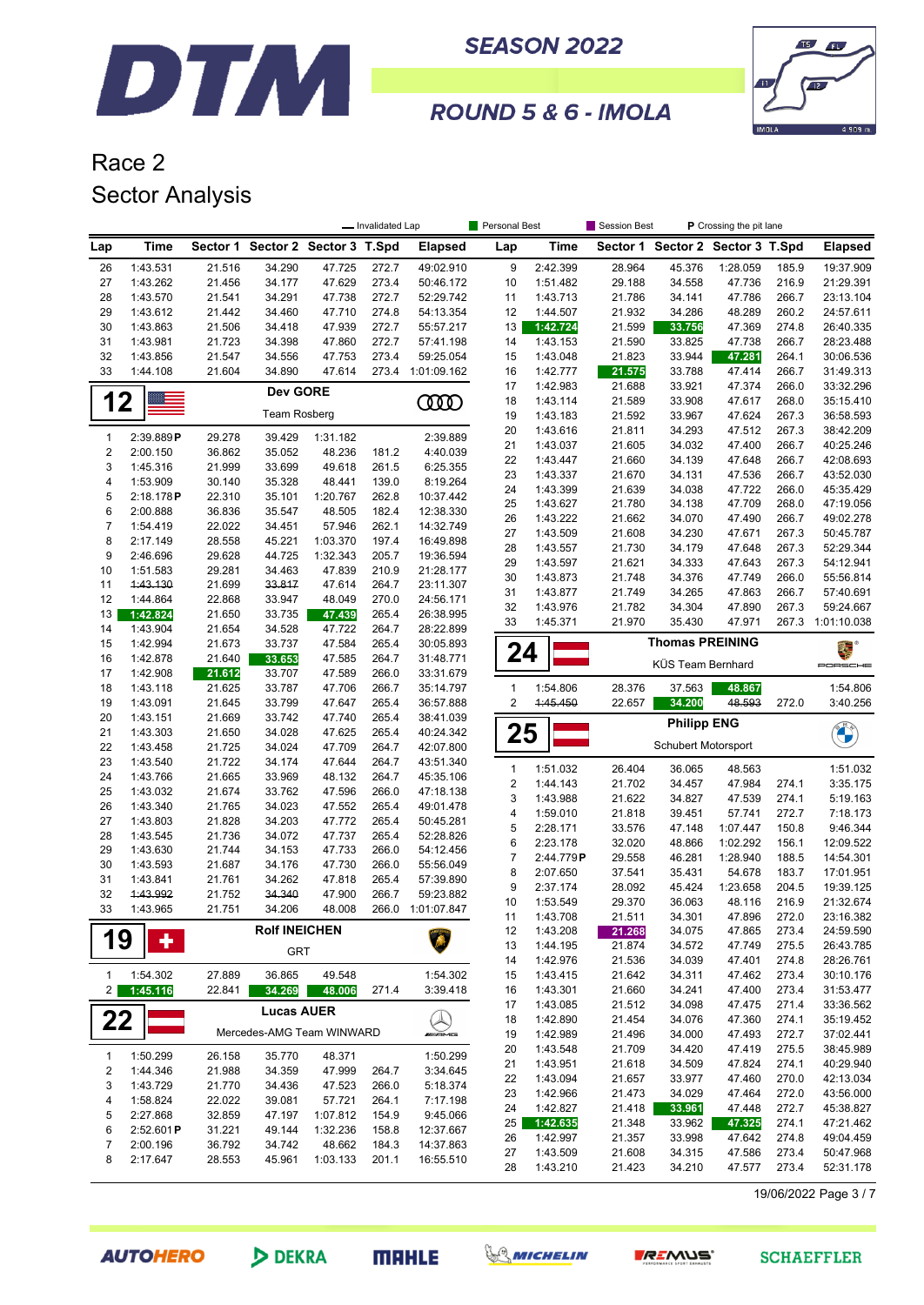



ROUND 5 & 6 - IMOLA

# Race 2 Sector Analysis

|                              |                       |                  |                                  |                      | - Invalidated Lap |                        | Personal Best  |                      | Session Best     |                                  | P Crossing the pit lane |                |                        |
|------------------------------|-----------------------|------------------|----------------------------------|----------------------|-------------------|------------------------|----------------|----------------------|------------------|----------------------------------|-------------------------|----------------|------------------------|
| Lap                          | <b>Time</b>           |                  | Sector 1 Sector 2 Sector 3 T.Spd |                      |                   | <b>Elapsed</b>         | Lap            | <b>Time</b>          |                  | Sector 1 Sector 2 Sector 3 T.Spd |                         |                | <b>Elapsed</b>         |
| 29                           | 1:43.217              | 21.529           | 34.018                           | 47.670               | 274.8             | 54:14.395              | 27             | 1:43.382             | 21.403           | 34.178                           | 47.801                  | 272.7          | 50:46.850              |
| 30                           | 1:43.639              | 21.548           | 34.233                           | 47.858               | 274.8             | 55:58.034              | 28             | 1:43.465             | 21.328           | 34.269                           | 47.868                  | 273.4          | 52:30.315              |
| 31                           | 1:44.022              | 21.642           | 34.369                           | 48.011               | 273.4             | 57:42.056              | 29             | 1:43.637             | 21.457           | 34.264                           | 47.916                  | 273.4          | 54:13.952              |
| 32                           | 1:43.989              | 21.461           | 34.545                           | 47.983               | 274.8             | 59:26.045              | 30             | 1:43.858             | 21.316           | 34.393                           | 48.149                  | 273.4          | 55:57.810              |
| 33                           | 1:44.580              | 21.651           | 34.884                           | 48.045               | 274.1             | 1:01:10.625            | 31<br>32       | 1:43.929<br>1:43.954 | 21.457<br>21.408 | 34.458<br>34.522                 | 48.014<br>48.024        | 274.8<br>274.1 | 57:41.739<br>59:25.693 |
| 27                           |                       |                  | <b>David SCHUMACHER</b>          |                      |                   |                        | 33             | 1:44.634             | 21.467           | 35.247                           | 47.920                  | 272.7          | 1:01:10.327            |
|                              |                       |                  | Mercedes-AMG Team WINWARD        |                      |                   | <b>WEMS</b>            |                |                      |                  | René RAST                        |                         |                |                        |
| 1<br>$\overline{\mathbf{c}}$ | 1:58.496<br>1:44.789  | 28.913<br>21.932 | 39.988<br>34.185                 | 49.595<br>48.672     | 262.1             | 1:58.496<br>3:43.285   | 33             |                      |                  | Team ABT                         |                         |                | 0000                   |
| 3                            | 1:45.655              | 21.996           | 34.602                           | 49.057               | 264.7             | 5:28.940               | $\mathbf{1}$   | 1:50.120             | 26.035           | 35.550                           | 48.535                  |                | 1:50.120               |
| 4                            | 1:58.455              | 22.776           | 36.784                           | 58.895               | 260.9             | 7:27.395               | $\overline{2}$ | 1:44.140             | 21.847           | 34.258                           | 48.035                  | 264.7          | 3:34.260               |
| 5                            | 2:30.787              | 34.885           | 43.908                           | 1:11.994             | 153.0             | 9:58.182               | 3              | 1:44.012             | 21.710           | 34.549                           | 47.753                  | 266.7          | 5:18.272               |
| 6                            | 2:17.555              | 28.981           | 47.295                           | 1:01.279             | 189.8             | 12:15.737              |                |                      |                  | <b>Arjun MAINI</b>               |                         |                |                        |
| $\overline{7}$               | 2:42.239P             | 27.241           | 45.003                           | 1:29.995             | 204.2             | 14:57.976              | 36             |                      |                  |                                  |                         |                |                        |
| 8                            | 2:05.513              | 37.410           | 35.081                           | 53.022               | 181.5             | 17:03.489              |                |                      |                  | Mercedes-AMG Team HRT            |                         |                | <b>WAMG</b>            |
| 9                            | 2:36.904              | 28.774           | 45.084                           | 1:23.046             | 195.7<br>222.7    | 19:40.393<br>21:34.289 | $\mathbf{1}$   | 1:57.166             | 28.377           | 39.500                           | 49.289                  |                | 1:57.166               |
| 10<br>11                     | 1:53.896<br>1:43.881  | 29.266<br>21.775 | 35.984<br>34.218                 | 48.646<br>47.888     | 268.0             | 23:18.170              | 2              | 1:45.736             | 22.237           | 34.636                           | 48.863                  | 266.7          | 3:42.902               |
| 12                           | 1:43.814              | 22.108           | 34.178                           | 47.528               | 268.7             | 25:01.984              | 3              | 1:46.787             | 22.029           | 34.558                           | 50.200                  | 267.3          | 5:29.689               |
| 13                           | 1:44.055              | 21.707           | 34.163                           | 48.185               | 268.7             | 26:46.039              | 4              | 1:59.538             | 25.337           | 36.896                           | 57.305                  | 266.7          | 7:29.227               |
| 14                           | 1:43.702              | 22.148           | 33.894                           | 47.660               | 267.3             | 28:29.741              | 5              | 2:44.339P            | 35.109           | 43.025                           | 1:26.205                | 177.0          | 10:13.566              |
| 15                           | 1:43.372              | 21.683           | 33.981                           | 47.708               | 266.0             | 30:13.113              | 6<br>7         | 2:04.580<br>2:13.123 | 37.011<br>26.294 | 35.059<br>44.801                 | 52.510<br>1:02.028      | 182.4<br>233.8 | 12:18.146<br>14:31.269 |
| 16                           | 1:43.381              | 21.903           | 33.809                           | 47.669               | 266.0             | 31:56.494              | 8              | 2:17.639             | 28.887           | 45.527                           | 1:03.225                | 190.8          | 16:48.908              |
| 17                           | 1:43.559              | 21.848           | 34.072                           | 47.639               | 266.0             | 33:40.053              | 9              | 2:47.849             | 30.018           | 44.796                           | 1:33.035                | 188.8          | 19:36.757              |
| 18                           | 1:43.456              | 21.891           | 33.815                           | 47.750               | 268.0             | 35:23.509              | 10             | 1:52.184             | 29.356           | 35.025                           | 47.803                  | 208.1          | 21:28.941              |
| 19                           | 1:43.296              | 21.666           | 34.095                           | 47.535               | 266.7             | 37:06.805              | 11             | 1:43.228             | 21.594           | 34.026                           | 47.608                  | 264.1          | 23:12.169              |
| 20<br>21                     | 1:43.563<br>1:43.446  | 21.673<br>21.800 | 34.116<br>33.956                 | 47.774<br>47.690     | 268.0<br>266.7    | 38:50.368<br>40:33.814 | 12             | 1:45.993             | 22.104           | 34.178                           | 49.711                  | 265.4          | 24:58.162              |
| 22                           | 1:43.521              | 21.929           | 34.016                           | 47.576               | 268.0             | 42:17.335              | 13             | 1:44.326             | 22.527           | 34.083                           | 47.716                  | 269.3          | 26:42.488              |
| 23                           | 1:43.709              | 21.684           | 34.261                           | 47.764               | 267.3             | 44:01.044              | 14             | 1:43.004             | 21.569           | 33.940                           | 47.495                  | 266.7          | 28:25.492              |
| 24                           | 1:43.806              | 21.745           | 34.233                           | 47.828               | 265.4             | 45:44.850              | 15             | 1:43.236             | 21.720           | 33.872                           | 47.644                  | 266.7          | 30:08.728              |
|                              |                       |                  | <b>Sheldon VAN DER LINDE</b>     |                      |                   |                        | 16<br>17       | 1:42.999<br>1:43.073 | 21.654<br>21.661 | 33.781<br>33.826                 | 47.564<br>47.586        | 266.0<br>265.4 | 31:51.727<br>33:34.800 |
| 31                           | $\geq$                |                  |                                  |                      |                   | <b>CALCS</b>           | 18             | 1:42.969             | 21.418           | 33.840                           | 47.711                  | 267.3          | 35:17.769              |
|                              |                       |                  | Schubert Motorsport              |                      |                   |                        | 19             | 1:43.715             | 21.655           | 34.335                           | 47.725                  | 266.7          | 37:01.484              |
| 1                            | 1:52.332              | 27.259           | 35.966                           | 49.107               |                   | 1:52.332               | 20             | 1:59.127 $P$         | 21.620           | 34.035                           | 1:03.472                | 265.4          | 39:00.611              |
| $\overline{\mathbf{c}}$      | 1:43.809              | 21.876           | 34.170                           | 47.763               | 273.4             | 3:36.141               | 21             | 2:09.634             | 47.565           | 34.357                           | 47.712                  | 184.9          | 41:10.245              |
| 3                            | 1:43.538              | 21.537           | 34.227                           | 47.774               | 272.0             | 5:19.679               | 22             | 1:44.083             | 22.131           | 34.290                           | 47.662                  | 262.1          | 42:54.328              |
| 4                            | 1:59.980              | 21.641           | 39.769                           | 58.570               | 273.4             | 7:19.659               | 23             | 1:43.043             | 21.744           | 34.017                           | 47.282                  | 262.8          | 44:37.371              |
| 5<br>6                       | 2:27.359<br>2:51.355P | 33.335<br>31.989 | 47.035<br>48.689                 | 1:06.989<br>1:30.677 | 159.3<br>149.8    | 9:47.018<br>12:38.373  | 24<br>25       | 1:42.841<br>1:42.603 | 21.699<br>21.706 | 33.921<br>33.750                 | 47.221                  | 262.8<br>264.1 | 46:20.212<br>48:02.815 |
| $\overline{7}$               | 2:01.041              | 37.088           | 34.993                           | 48.960               | 183.1             | 14:39.414              | 26             | 1:43.073             | 21.652           | 34.066                           | 47.147<br>47.355        | 264.1          | 49:45.888              |
| 8                            | 2:16.613              | 27.459           | 46.233                           | 1:02.921             | 214.7             | 16:56.027              | 27             | 1:43.372             | 21.707           | 33.709                           | 47.956                  | 264.1          | 51:29.260              |
| 9                            | 2:42.335              | 28.941           | 45.372                           | 1:28.022             | 154.9             | 19:38.362              | 28             | 4:42.641             | 21.753           | 33.666                           | 47.222                  | 264.1          | 53:11.901              |
| 10                           | 1:51.813              | 29.211           | 34.902                           | 47.700               | 217.3             | 21:30.175              | 29             | 1:43.104             | 21.703           | 33.934                           | 47.467                  | 264.7          | 54:55.005              |
| 11                           | 1:43.393              | 21.436           | 34.350                           | 47.607               | 271.4             | 23:13.568              | 30             | 1:43.092             | 21.728           | 33.921                           | 47.443                  | 264.1          | 56:38.097              |
| 12                           | 1:44.442              | 21.833           | 34.571                           | 48.038               | 275.5             | 24:58.010              | 31             | 1:46.189             | 21.913           | 35.350                           | 48.926                  | 264.1          | 58:24.286              |
| 13                           | 1:43.318              | 21.632           | 34.266                           | 47.420               | 273.4             | 26:41.328              | 32             | 1:43.322             | 21.716           | 33.942                           | 47.664                  | 264.1          | 1:00:07.608            |
| 14                           | 1:42.804              | 21.380           | 33.930                           | 47.494               | 273.4             | 28:24.132              | 33             | 1:43.447             | 21.769           | 33.914                           | 47.764                  |                | 265.4 1:01:51.055      |
| 15<br>16                     | 1:43.427<br>1:42.839  | 21.679<br>21.442 | 34.257<br>33.978                 | 47.491<br>47.419     | 274.1<br>272.7    | 30:07.559<br>31:50.398 | 37             |                      |                  | <b>Nick CASSIDY</b>              |                         |                |                        |
| 17                           | 1:42.970              | 21.394           | 33.957                           | 47.619               | 272.7             | 33:33.368              |                |                      |                  | AlphaTauri AF Corse              |                         |                | $\frac{1}{2}$          |
| 18                           | 1:42.867              | 21.447           | 33.967                           | 47.453               | 274.8             | 35:16.235              |                |                      |                  |                                  |                         |                |                        |
| 19                           | 1:43.142              | 21.369           | 34.092                           | 47.681               | 273.4             | 36:59.377              | 1              | 1:48.392             | 25.312           | 34.970                           | 48.110                  |                | 1:48.392               |
| 20                           | 1:43.873              | 21.425           | 34.726                           | 47.722               | 273.4             | 38:43.250              | 2<br>3         | 1:44.005<br>1:43.506 | 21.809<br>21.841 | 34.374<br>34.169                 | 47.822<br>47.496        | 268.0<br>266.7 | 3:32.397<br>5:15.903   |
| 21                           | 1:42.953              | 21.350           | 34.036                           | 47.567               | 273.4             | 40:26.203              | 4              | 1:59.471             | 21.778           | 40.005                           | 57.688                  | 265.4          | 7:15.374               |
| 22                           | 1:43.366              | 21.390           | 34.228                           | 47.748               | 274.1             | 42:09.569              | 5              | 2:27.889             | 32.963           | 47.212                           | 1:07.714                | 147.1          | 9:43.263               |
| 23                           | 1:43.402              | 21.437           | 34.296                           | 47.669               | 272.7             | 43:52.971              | 6              | 2:24.617             | 30.823           | 49.334                           | 1:04.460                | 183.7          | 12:07.880              |
| 24                           | 1:43.379              | 21.372           | 34.179                           | 47.828               | 272.7<br>272.7    | 45:36.350              | 7              | 2:21.846             | 30.302           | 46.621                           | 1:04.923                | 182.4          | 14:29.726              |
| 25<br>26                     | 1:43.653<br>1:43.465  | 21.445<br>21.400 | 34.322<br>34.258                 | 47.886<br>47.807     | 273.4             | 47:20.003<br>49:03.468 | 8              | 2:18.130             | 28.946           | 45.851                           | 1:03.333                | 193.2          | 16:47.856              |
|                              |                       |                  |                                  |                      |                   |                        |                |                      |                  |                                  |                         |                |                        |

19/06/2022 Page 4 / 7

**AUTOHERO** 

DEKRA





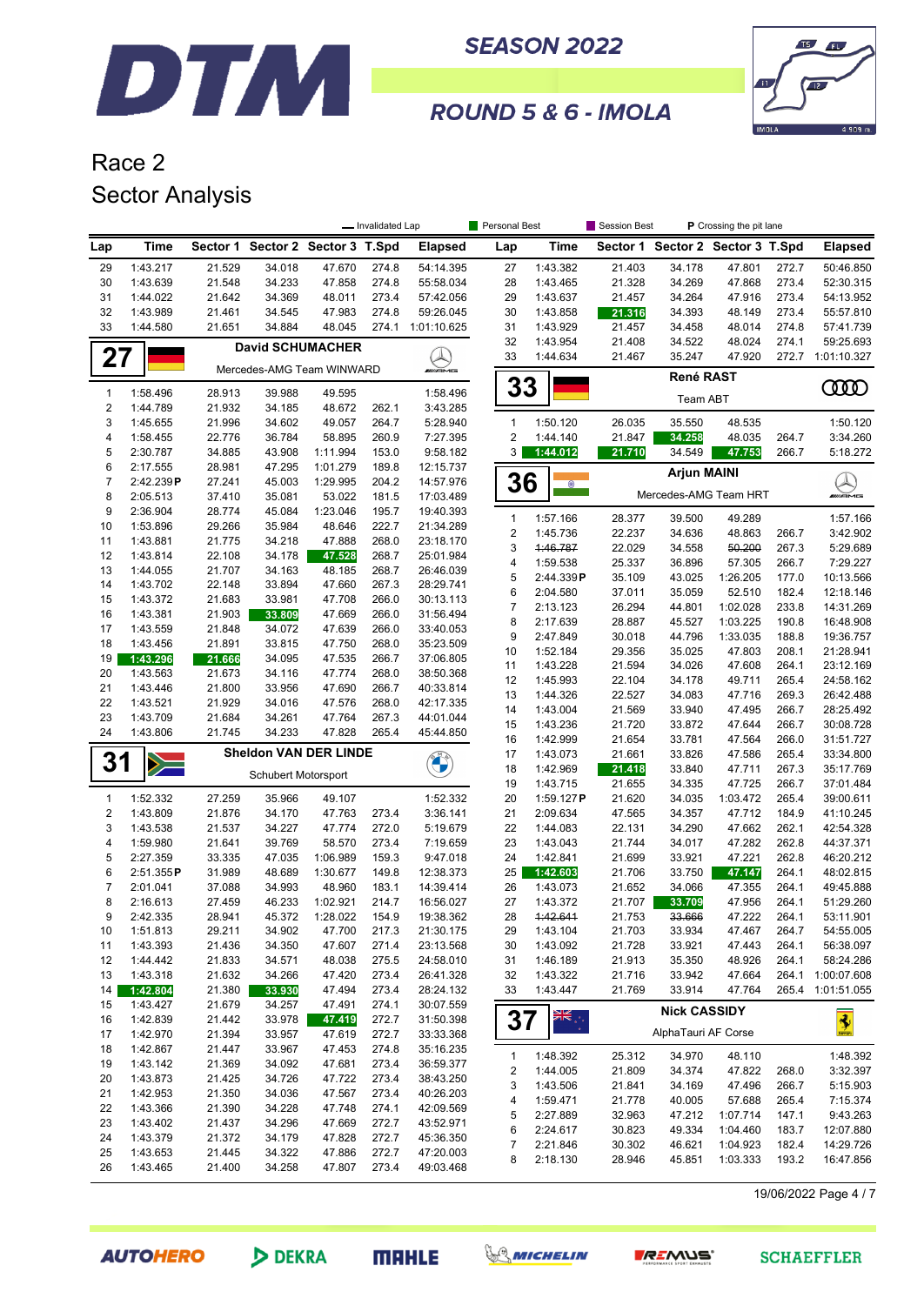



#### ROUND 5 & 6 - IMOLA

## Race 2 Sector Analysis

|                         |                      |                  |                                  |                    | - Invalidated Lap |                          | Personal Best  |                      | Session Best     |                       | P Crossing the pit lane          |                |                        |
|-------------------------|----------------------|------------------|----------------------------------|--------------------|-------------------|--------------------------|----------------|----------------------|------------------|-----------------------|----------------------------------|----------------|------------------------|
| Lap                     | Time                 |                  | Sector 1 Sector 2 Sector 3 T.Spd |                    |                   | <b>Elapsed</b>           | Lap            | Time                 |                  |                       | Sector 1 Sector 2 Sector 3 T.Spd |                | <b>Elapsed</b>         |
| 9                       | 2:48.545             | 28.715           | 45.824                           | 1:34.006           | 194.6             | 19:36.401                |                |                      |                  | Nico MÜLLER           |                                  |                |                        |
| 10                      | 1:49.887             | 28.670           | 33.785                           | 47.432             | 208.9             | 21:26.288                |                | 51<br>٠              |                  |                       |                                  |                | ŒŒ                     |
| 11                      | 1:42.323             | 21.568           | 33.676                           | 47.079             | 264.1             | 23:08.611                |                |                      |                  | Team Rosberg          |                                  |                |                        |
| 12                      | 1:41.932             | 21.443           | 33.358                           | 47.131             | 266.0             | 24:50.543                | 1              | 1:51.796             | 26.452           | 36.187                | 49.157                           |                | 1:51.796               |
| 13                      | 1:41.695             | 21.370           | 33.336                           | 46.989             | 266.0             | 26:32.238                | $\overline{2}$ | 1:44.385             | 21.983           | 34.160                | 48.242                           | 267.3          | 3:36.181               |
| 14<br>15                | 1:42.032<br>1:41.684 | 21.414<br>21.373 | 33.618                           | 47.000             | 266.7<br>266.0    | 28:14.270<br>29:55.954   | 3              | 1:44.722             | 22.030           | 34.554                | 48.138                           | 270.0          | 5:20.903               |
| 16                      | 1:41.809             | 21.430           | 33.450<br>33.518                 | 46.861<br>46.861   | 266.0             | 31:37.763                | 4              | 2:00.083             | 21.967           | 38.753                | 59.363                           | 266.7          | 7:20.986               |
| 17                      | 1:42.764             | 21.408           | 33.475                           | 47.881             | 265.4             | 33:20.527                | 5              | 2:27.090             | 33.396           | 46.442                | 1:07.252                         | 162.4          | 9:48.076               |
| 18                      | 4:41.980             | 21.415           | 33.617                           | 46.948             | 266.7             | 35:02.507                | 6              | 2:51.061P            | 32.342           | 48.080                | 1:30.639                         | 169.8          | 12:39.137              |
| 19                      | 1:42.158             | 21.430           | 33.705                           | 47.023             | 267.3             | 36:44.665                | $\overline{7}$ | 2:02.346             | 37.385           | 35.773                | 49.188                           | 179.1          | 14:41.483              |
| 20                      | 1:58.297P            | 21.380           | 33.854                           | 1:03.063           | 265.4             | 38:42.962                | 8              | 2:16.098             | 26.841           | 46.773                | 1:02.484                         | 246.0          | 16:57.581              |
| 21                      | 2:13.985             | 51.112           | 34.700                           | 48.173             | 185.9             | 40:56.947                | 9<br>10        | 2:41.083<br>1:52.759 | 28.796           | 45.801                | 1:26.486                         | 159.3          | 19:38.664              |
| 22                      | 1:43.722             | 21.879           | 34.257                           | 47.586             | 264.7             | 42:40.669                | 11             | 1:43.384             | 29.371<br>21.569 | 35.436<br>33.973      | 47.952<br>47.842                 | 211.8<br>265.4 | 21:31.423<br>23:14.807 |
| 23                      | 1:43.792             | 21.632           | 34.172                           | 47.988             | 265.4             | 44:24.461                | 12             | 1:43.959             | 21.740           | 34.130                | 48.089                           | 267.3          | 24:58.766              |
| 24                      | 1:43.814             | 21.818           | 34.138                           | 47.858             | 266.0             | 46:08.275                | 13             | 1:44.244             | 22.055           | 34.370                | 47.819                           | 270.0          | 26:43.010              |
| 25                      | 1:44.838             | 22.305           | 34.333                           | 48.200             | 266.7             | 47:53.113                | 14             | 1:43.334             | 21.782           | 33.946                | 47.606                           | 266.7          | 28:26.344              |
| 26                      | 1:44.065             | 21.838           | 34.413                           | 47.814             | 264.1             | 49:37.178                | 15             | 1:43.334             | 21.761           | 34.062                | 47.511                           | 268.7          | 30:09.678              |
| 27                      | 1:43.320             | 21.702           | 33.928                           | 47.690             | 266.0             | 51:20.498                | 16             | 1:43.172             | 21.710           | 33.886                | 47.576                           | 266.0          | 31:52.850              |
| 28                      | 1:43.224             | 21.527           | 34.000                           | 47.697             | 266.7             | 53:03.722                | 17             | 1:43.038             | 21.691           | 33.851                | 47.496                           | 266.0          | 33:35.888              |
| 29                      | 1:42.639             | 21.638           | 33.702                           | 47.299             | 266.7             | 54:46.361                | 18             | 1:42.802             | 21.572           | 33.777                | 47.453                           | 268.0          | 35:18.690              |
| 30                      | 1:43.098             | 21.619           | 34.061                           | 47.418             | 266.7<br>267.3    | 56:29.459                | 19             | 1:43.263             | 21.637           | 33.944                | 47.682                           | 266.7          | 37:01.953              |
| 31<br>32                | 1:43.002             | 21.763<br>21.744 | 33.805<br>33.891                 | 47.434<br>47.602   | 267.3             | 58:12.461                | 20             | 1:43.478             | 21.688           | 34.026                | 47.764                           | 268.0          | 38:45.431              |
| 33                      | 1:43.237<br>1:42.408 | 21.566           | 33.649                           | 47.193             | 267.3             | 59:55.698<br>1:01:38.106 | 21             | 1:44.462             | 21.717           | 34.761                | 47.984                           | 266.7          | 40:29.893              |
|                         |                      |                  |                                  |                    |                   |                          | 22             | 1:44.085             | 22.040           | 34.139                | 47.906                           | 262.1          | 42:13.978              |
| 50                      |                      |                  | <b>Timo GLOCK</b>                |                    |                   | <b>CONTRACTOR</b>        | 23             | 1:43.699             | 21.899           | 34.011                | 47.789                           | 266.7          | 43:57.677              |
|                         |                      |                  | Ceccato Racing                   |                    |                   |                          | 24             | 1:45.053             | 21.852           | 34.485                | 48.716                           | 266.7          | 45:42.730              |
|                         |                      |                  |                                  |                    |                   |                          | 25             | 1:43.508             | 21.940           | 33.912                | 47.656                           | 262.1          | 47:26.238              |
| 1                       | 1:53.042             | 27.278           | 36.293                           | 49.471             |                   | 1:53.042                 | 26             | 1:43.469             | 21.836           | 33.936                | 47.697                           | 264.7          | 49:09.707              |
| $\overline{\mathbf{c}}$ | 1:44.514             | 21.732           | 34.914                           | 47.868             | 264.7             | 3:37.556                 | 27             | 1:43.432             | 21.615           | 34.060                | 47.757                           | 265.4          | 50:53.139              |
| 3                       | 1:43.756             | 21.503           | 34.078                           | 48.175             | 273.4             | 5:21.312                 | 28             | 1:43.532             | 21.824           | 33.965                | 47.743                           | 265.4          | 52:36.671              |
| 4<br>5                  | 2:00.668<br>2:28.575 | 22.072<br>34.119 | 39.206<br>46.171                 | 59.390<br>1:08.285 | 269.3<br>164.6    | 7:21.980<br>9:50.555     | 29<br>30       | 1:43.602<br>1:43.526 | 21.709<br>21.739 | 34.098<br>34.097      | 47.795<br>47.690                 | 264.7<br>264.7 | 54:20.273<br>56:03.799 |
| 6                       | 3:02.199P            | 31.234           | 48.203                           | 1:42.762           | 160.2             | 12:52.754                | 31             | 1:43.480             | 21.745           | 34.142                | 47.593                           | 264.7          | 57:47.279              |
| $\overline{7}$          | 2:02.688             | 38.119           | 35.031                           | 49.538             | 184.6             | 14:55.442                | 32             | 1:43.875             | 21.612           | 34.420                | 47.843                           | 265.4          | 59:31.154              |
| 8                       | 2:06.176             | 22.572           | 40.162                           | 1:03.442           | 265.4             | 17:01.618                | 33             | 1:43.690             | 21.666           | 34.152                | 47.872                           | 265.4          | 1:01:14.844            |
| 9                       | 2:38.092             | 27.549           | 45.770                           | 1:24.773           | 225.9             | 19:39.710                |                |                      |                  |                       |                                  |                |                        |
| 10                      | 1:53.823             | 29.480           | 35.844                           | 48.499             | 208.5             | 21:33.533                |                | 55<br>₩              |                  | <b>Mikael GRENIER</b> |                                  |                |                        |
| 11                      | 1:43.437             | 21.621           | 34.031                           | 47.785             | 272.0             | 23:16.970                |                |                      |                  |                       | Mercedes-AMG Team GruppeM Racing |                | <b>ANITAL</b>          |
| 12                      | 1:43.753             | 21.588           | 34.172                           | 47.993             | 272.0             | 25:00.723                | $\mathbf{1}$   | 1:53.988             | 26.820           | 36.248                | 50.920                           |                | 1:53.988               |
| 13                      | 1:43.981             | 22.031           | 34.235                           | 47.715             | 274.8             | 26:44.704                | $\overline{2}$ | 1:44.835             | 22.702           | 34.226                | 47.907                           | 268.0          | 3:38.823               |
| 14                      | 1:43.587             | 21.646           | 34.135                           | 47.806             | 274.1             | 28:28.291                | 3              | 1:43.512             | 21.750           | 34.090                | 47.672                           | 271.4          | 5:22.335               |
| 15                      | 1:43.426             | 21.454           | 34.086                           | 47.886             | 274.1             | 30:11.717                | 4              | 2:01.403             | 22.002           | 41.237                | 58.164                           | 267.3          | 7:23.738               |
| 16                      | 1:43.482             | 21.551           | 34.140                           | 47.791             | 272.7             | 31:55.199                | 5              | 2:30.424             | 35.397           | 44.996                | 1:10.031                         | 163.9          | 9:54.162               |
| 17                      | 1:43.196             | 21.533           | 33.907                           | 47.756             | 272.7             | 33:38.395                | 6              | 2:19.225             | 30.413           | 47.796                | 1:01.016                         | 134.2          | 12:13.387              |
| 18                      | 1:43.530             | 21.457           | 34.199                           | 47.874             | 274.8             | 35:21.925                | 7              | 2:47.391P            | 28.074           | 45.385                | 1:33.932                         | 173.4          | 15:00.778              |
| 19                      | 1:43.197             | 21.467           | 34.029                           | 47.701             | 273.4             | 37:05.122                | 8              | 2:03.562             | 36.696           | 34.960                | 51.906                           | 184.6          | 17:04.340              |
| 20                      | 1:43.183             | 21.484           | 34.074                           | 47.625             | 272.7             | 38:48.305                | 9              | 2:36.017             | 28.785           | 44.848                | 1:22.384                         | 194.9          | 19:40.357              |
| 21<br>22                | 1:43.629<br>1:43.685 | 21.640<br>21.681 | 34.003<br>34.133                 | 47.986<br>47.871   | 272.7<br>272.7    | 40:31.934<br>42:15.619   | 10             | 1:55.263             | 29.476           | 36.283                | 49.504                           | 225.5          | 21:35.620              |
| 23                      | 1:43.750             | 21.565           | 34.306                           | 47.879             | 272.0             | 43:59.369                | 11             | 1:43.150             | 21.674           | 33.800                | 47.676                           | 266.0          | 23:18.770              |
| 24                      | 1:43.935             | 21.559           | 34.362                           | 48.014             | 274.1             | 45:43.304                | 12             | 1:44.035             | 21.795           | 34.604                | 47.636                           | 272.0          | 25:02.805              |
| 25                      | 1:44.890             | 22.244           | 34.717                           | 47.929             | 260.2             | 47:28.194                | 13             | 1:43.624             | 21.597           | 34.044                | 47.983                           | 270.0          | 26:46.429              |
| 26                      | 1:43.566             | 21.561           | 34.387                           | 47.618             | 273.4             | 49:11.760                | 14             | 1:43.976             | 22.038           | 34.287                | 47.651                           | 273.4          | 28:30.405              |
| 27                      | 1:43.561             | 21.530           | 34.230                           | 47.801             | 273.4             | 50:55.321                | 15             | 1:43.319             | 21.627           | 34.070                | 47.622                           | 272.7          | 30:13.724              |
| 28                      | 1:43.540             | 21.517           | 34.344                           | 47.679             | 272.7             | 52:38.861                | 16             | 1:43.577             | 21.735           | 34.308                | 47.534                           | 272.7          | 31:57.301              |
| 29                      | 1:43.467             | 21.613           | 34.223                           | 47.631             | 272.0             | 54:22.328                | 17             | 1:43.488             | 21.725           | 34.176                | 47.587                           | 267.3          | 33:40.789              |
| 30                      | 1:43.772             | 21.657           | 34.253                           | 47.862             | 272.0             | 56:06.100                | 18             | 1:43.682             | 21.629           | 34.352                | 47.701                           | 271.4          | 35:24.471              |
| 31                      | 1:43.801             | 21.578           | 34.451                           | 47.772             | 272.0             | 57:49.901                | 19<br>20       | 1:43.419<br>1:43.233 | 21.537<br>21.605 | 34.143<br>34.075      | 47.739<br>47.553                 | 266.0<br>266.7 | 37:07.890<br>38:51.123 |
| 32                      | 1:43.680             | 21.524           | 34.286                           | 47.870             | 271.4             | 59:33.581                | 21             | 1:43.672             | 21.661           | 34.357                | 47.654                           | 272.0          | 40:34.795              |
| 33                      | 1:44.085             | 21.752           | 34.294                           | 48.039             |                   | 271.4 1:01:17.666        | 22             | 1:43.795             | 21.811           | 34.280                | 47.704                           | 271.4          | 42:18.590              |
|                         |                      |                  |                                  |                    |                   |                          |                |                      |                  |                       |                                  |                |                        |

19/06/2022 Page 5 / 7

**AUTOHERO** 

**MAHLE** 



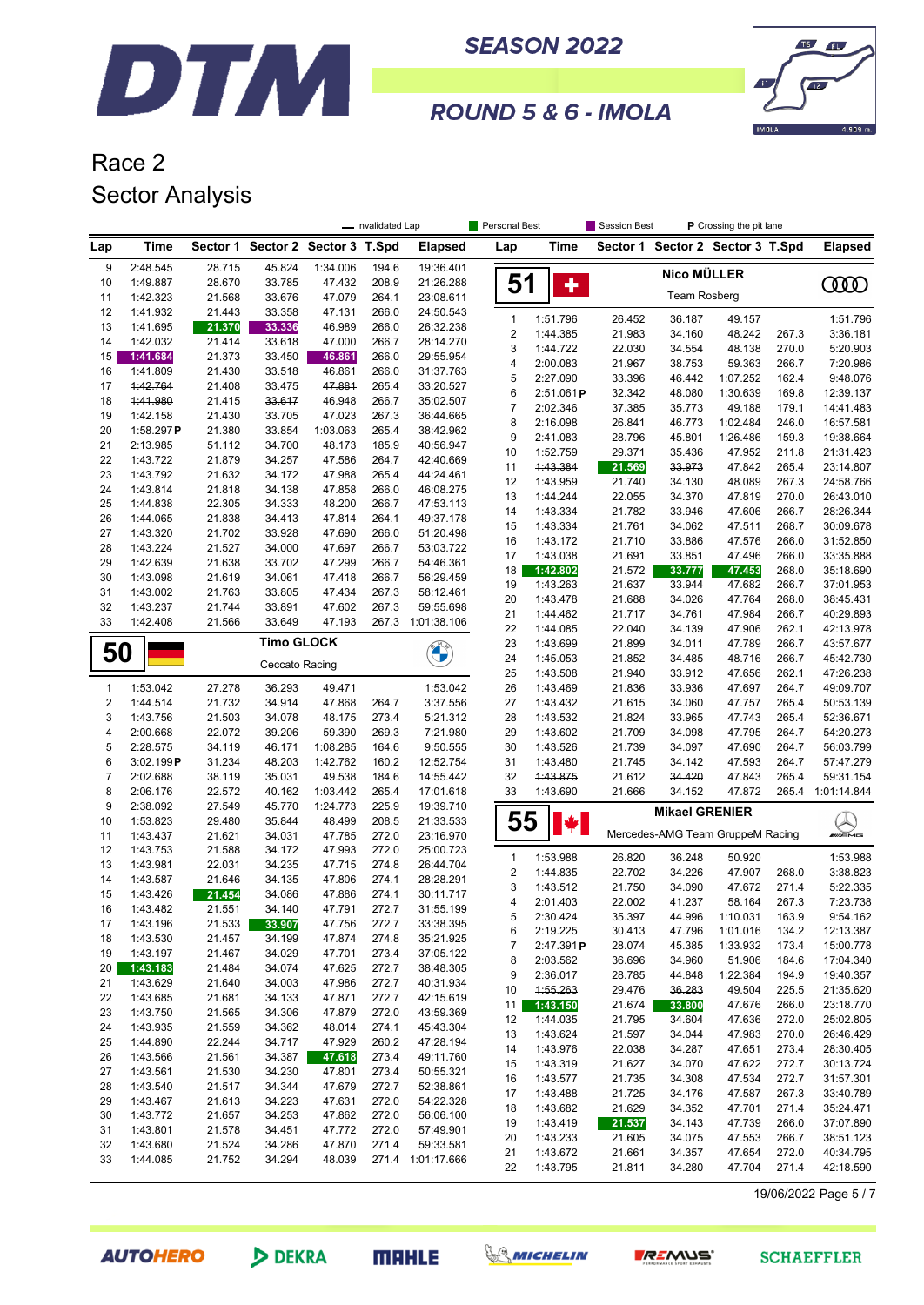



### ROUND 5 & 6 - IMOLA

## Race 2 Sector Analysis

|                                |                       |                  |                                  |                      | - Invalidated Lap |                                | Personal Best             |                       | Session Best     |                                  | P Crossing the pit lane |                |                         |
|--------------------------------|-----------------------|------------------|----------------------------------|----------------------|-------------------|--------------------------------|---------------------------|-----------------------|------------------|----------------------------------|-------------------------|----------------|-------------------------|
| Lap                            | <b>Time</b>           |                  | Sector 1 Sector 2 Sector 3 T.Spd |                      |                   | <b>Elapsed</b>                 | Lap                       | <b>Time</b>           |                  | Sector 1 Sector 2 Sector 3 T.Spd |                         |                | <b>Elapsed</b>          |
| 23                             | 1:43.470              | 21.585           | 34.315                           | 47.570               | 269.3             | 44:02.060                      | 12                        | 1:43.631              | 22.273           | 33.802                           | 47.556                  | 268.7          | 25:01.501               |
| 24                             | 4:43.654              | 21.619           | 34.304                           | 47.731               | 268.0             | 45:45.714                      | 13                        | 1:43.976              | 21.784           | 34.265                           | 47.927                  | 268.7          | 26:45.477               |
| 25                             | 1:44.378              | 21.780           | 34.592                           | 48.006               | 272.7             | 47:30.092                      | 14                        | 1:43.723              | 21.737           | 34.130                           | 47.856                  | 268.7          | 28:29.200               |
| 26                             | 1:44.738              | 21.926           | 34.762                           | 48.050               | 263.4             | 49:14.830                      | 15                        | 1:43.372              | 21.586           | 33.972                           | 47.814                  | 268.0          | 30:12.572               |
| 27<br>28                       | 1:44.395<br>1:43.521  | 22.211<br>21.596 | 34.497<br>34.302                 | 47.687<br>47.623     | 270.0<br>266.0    | 50:59.225<br>52:42.746         | 16<br>17                  | 1:43.498<br>1:43.367  | 21.653<br>21.616 | 34.004<br>33.986                 | 47.841<br>47.765        | 268.0<br>267.3 | 31:56.070<br>33:39.437  |
| 29                             | 1:43.617              | 21.623           | 34.535                           | 47.459               | 267.3             | 54:26.363                      | 18                        | 1:43.449              | 21.588           | 34.009                           | 47.852                  | 268.7          | 35:22.886               |
| 30                             | 1:44.131              | 21.698           | 34.548                           | 47.885               | 268.7             | 56:10.494                      | 19                        | 1:43.429              | 21.575           | 33.996                           | 47.858                  | 266.7          | 37:06.315               |
| 31                             | 1:43.959              | 21.657           | 34.363                           | 47.939               | 268.7             | 57:54.453                      | 20                        | 1:43.708              | 21.728           | 34.010                           | 47.970                  | 267.3          | 38:50.023               |
| 32                             | 1:44.108              | 21.926           | 34.316                           | 47.866               | 269.3             | 59:38.561                      | 21                        | 1:43.537              | 21.699           | 33.968                           | 47.870                  | 266.0          | 40:33.560               |
| 33                             | 1:44.571              | 21.676           | 34.640                           | 48.255               | 266.7             | 1:01:23.132                    | 22                        | 1:43.455              | 21.761           | 34.028                           | 47.666                  | 266.0          | 42:17.015               |
|                                |                       |                  | <b>Mirko BORTOLOTTI</b>          |                      |                   |                                | 23                        | 1:43.644              | 21.639           | 34.231                           | 47.774                  | 266.7          | 44:00.659               |
| 63                             |                       |                  |                                  |                      |                   |                                | 24                        | 1:43.821              | 21.643           | 34.189                           | 47.989                  | 267.3          | 45:44.480               |
|                                |                       |                  | <b>GRT</b>                       |                      |                   |                                | 25                        | 1:48.105              | 22.011           | 34.451                           | 51.643                  | 268.7          | 47:32.585               |
| $\mathbf{1}$                   | 1:50.868              | 26.292           | 35.995                           | 48.581               |                   | 1:50.868                       | 74                        | €                     |                  | <b>Felipe FRAGA</b>              |                         |                |                         |
| $\sqrt{2}$                     | 1:44.037              | 21.722           | 34.385                           | 47.930               | 272.0             | 3:34.905                       |                           |                       |                  | Red Bull AF Corse                |                         |                | $\overline{\mathbf{3}}$ |
| 3                              | 1:43.925              | 21.824           | 34.653                           | 47.448               | 269.3             | 5:18.830                       |                           |                       |                  |                                  |                         |                |                         |
| 4                              | 1:58.943              | 21.854           | 39.223                           | 57.866               | 271.4             | 7:17.773                       | 1                         | 1:47.251              | 24.467           | 34.679                           | 48.105                  |                | 1:47.251<br>3:30.510    |
| 5<br>6                         | 2:27.812<br>2:50.969P | 33.159<br>31.715 | 46.994<br>48.890                 | 1:07.659<br>1:30.364 | 155.4<br>156.5    | 9:45.585<br>12:36.554          | $\overline{c}$<br>3       | 1:43.259<br>1:42.103  | 21.648<br>21.426 | 34.094<br>33.540                 | 47.517<br>47.137        | 266.7<br>267.3 | 5:12.613                |
| $\overline{7}$                 | 2:00.337              | 36.763           | 34.644                           | 48.930               | 184.0             | 14:36.891                      | 4                         | 2:00.278              | 21.400           | 40.713                           | 58.165                  | 267.3          | 7:12.891                |
| 8                              | 2:18.022              | 29.013           | 45.715                           | 1:03.294             | 214.3             | 16:54.913                      | 5                         | 2:26.638              | 32.148           | 47.905                           | 1:06.585                | 155.6          | 9:39.529                |
| 9                              | 2:43.396              | 28.838           | 45.077                           | 1:29.481             | 189.5             | 19:38.309                      | 6                         | 2:38.735P             | 30.327           | 50.357                           | 1:18.051                | 187.2          | 12:18.264               |
| 10                             | 1:54.181              | 29.927           | 35.990                           | 48.264               | 216.4             | 21:32.490                      | 7                         | 2:14.804              | 48.165           | 34.508                           | 52.131                  | 185.6          | 14:33.068               |
| 11                             | 1:44.227              | 21.625           | 34.161                           | 48.441               | 270.0             | 23:16.717                      | 8                         | 2:17.929              | 29.530           | 44.969                           | 1:03.430                | 187.8          | 16:50.997               |
| 12                             | 1:43.315              | 21.584           | 33.913                           | 47.818               | 271.4             | 25:00.032                      | 9                         | 2:46.126              | 29.289           | 44.709                           | 1:32.128                | 193.9          | 19:37.123               |
| 13                             | 1:44.266              | 21.718           | 34.585                           | 47.963               | 273.4             | 26:44.298                      |                           |                       |                  | <b>Clemens SCHMID</b>            |                         |                |                         |
| 14                             | 1:43.610              | 21.798           | 34.130                           | 47.682               | 273.4             | 28:27.908                      | 85                        |                       |                  |                                  |                         |                | Â                       |
| 15                             | 1:43.321              | 21.523           | 34.015                           | 47.783               | 270.0             | 30:11.229                      |                           |                       |                  | GRT grasser-racing.com           |                         |                |                         |
| 16                             | 1:43.485              | 21.754           | 34.040                           | 47.691               | 270.0             | 31:54.714                      | $\mathbf{1}$              | 1:49.456              | 25.798           | 35.255                           | 48.403                  |                | 1:49.456                |
| 17<br>18                       | 1:43.195<br>1:43.183  | 21.644<br>21.540 | 33.848<br>34.023                 | 47.703<br>47.620     | 270.0<br>273.4    | 33:37.909<br>35:21.092         | $\overline{c}$            | 1:44.204              | 21.815           | 34.378                           | 48.011                  | 267.3          | 3:33.660                |
| 19                             | 1:43.149              | 21.591           | 33.980                           | 47.578               | 268.7             | 37:04.241                      | 3                         | 1:43.605              | 21.699           | 34.131                           | 47.775                  | 265.4          | 5:17.265                |
| 20                             | 1:43.278              | 21.652           | 33.993                           | 47.633               | 271.4             | 38:47.519                      | 4                         | 1:59.211              | 21.737           | 39.639                           | 57.835                  | 264.1          | 7:16.476                |
| 21                             | 1:43.993              | 21.629           | 34.008                           | 48.356               | 272.7             | 40:31.512                      | 5                         | 2:27.681              | 32.930           | 47.013                           | 1:07.738                | 147.7          | 9:44.157                |
| 22                             | 1:43.635              | 21.736           | 34.182                           | 47.717               | 272.0             | 42:15.147                      | 6                         | 2:54.216P             | 31.382           | 49.003                           | 1:33.831                | 199.3          | 12:38.373               |
| 23                             | 1:43.730              | 21.752           | 34.215                           | 47.763               | 270.7             | 43:58.877                      | $\overline{\mathfrak{c}}$ | 2:02.522              | 37.799           | 35.164                           | 49.559                  | 178.8          | 14:40.895               |
| 24                             | 1:44.083              | 21.719           | 34.349                           | 48.015               | 272.7             | 45:42.960                      | 8                         | 2:15.998              | 26.805           | 46.281                           | 1:02.912                | 258.4          | 16:56.893               |
| 25                             | 1:44.081              | 22.210           | 34.229                           | 47.642               | 256.5             | 47:27.041                      | 9<br>10                   | 2:41.932<br>1:56.701  | 28.724<br>30.200 | 45.434<br>36.487                 | 1:27.774<br>50.014      | 162.7<br>215.1 | 19:38.825<br>21:35.526  |
| 26                             | 1:43.484              | 21.771           | 34.134                           | 47.579               | 270.7             | 49:10.525                      | 11                        | 1:44.200              | 22.306           | 34.010                           | 47.884                  | 269.3          | 23:19.726               |
| 27                             | 1:43.636              | 21.782           | 34.197                           | 47.657               | 271.4             | 50:54.161                      | 12                        | 1:43.542              | 21.686           | 34.129                           | 47.727                  | 267.3          | 25:03.268               |
| 28                             | 1:43.540              | 21.591           | 34.122                           | 47.827               | 266.7             | 52:37.701                      | 13                        | 1:43.442              | 21.593           | 33.987                           | 47.862                  | 268.7          | 26:46.710               |
| 29                             | 1:43.467              | 21.680           | 34.183                           | 47.604               | 264.7             | 54:21.168                      | 14                        | 1:44.106              | 21.966           | 34.524                           | 47.616                  | 268.0          | 28:30.816               |
| 30                             | 1:43.661              | 21.718           | 34.201                           | 47.742               | 270.7             | 56:04.829                      | 15                        | 1:43.518              | 21.665           | 33.992                           | 47.861                  | 268.0          | 30:14.334               |
| 31                             | 1:43.456              | 21.597           | 34.207                           | 47.652               | 270.7             | 57:48.285                      | 16                        | 1:43.502              | 21.703           | 34.077                           | 47.722                  | 266.0          | 31:57.836               |
| 32<br>33                       | 1:43.753<br>1:43.743  | 21.796<br>21.701 | 34.220<br>34.296                 | 47.737<br>47.746     | 272.7             | 59:32.038<br>273.4 1:01:15.781 | 17                        | 1:43.596              | 21.648           | 34.092                           | 47.856                  | 268.0          | 33:41.432               |
|                                |                       |                  |                                  |                      |                   |                                | 18                        | 1:43.536              | 21.740           | 34.092                           | 47.704                  | 264.7          | 35:24.968               |
| 66                             |                       |                  | <b>Marius ZUG</b>                |                      |                   | ŒŒ                             | 19                        | 1:43.543              | 21.806           | 34.016                           | 47.721                  | 264.7          | 37:08.511               |
|                                |                       |                  | Attempto Racing                  |                      |                   |                                | 20                        | 1:43.550              | 21.728           | 34.030                           | 47.792                  | 266.0          | 38:52.061               |
|                                |                       |                  |                                  |                      |                   |                                | 21                        | 1:43.500              | 21.672           | 34.053                           | 47.775                  | 266.0          | 40:35.561               |
| $\mathbf{1}$<br>$\overline{2}$ | 1:55.241<br>1:45.572  | 29.229<br>22.627 | 37.543<br>34.470                 | 48.469<br>48.475     | 265.4             | 1:55.241<br>3:40.813           |                           |                       |                  | <b>Maro ENGEL</b>                |                         |                |                         |
| 3                              | 1:44.010              | 21.705           | 34.131                           | 48.174               | 266.0             | 5:24.823                       | 88                        |                       |                  | Mercedes-AMG Team GruppeM Racing |                         |                | <b>WAMG</b>             |
| 4                              | 2:01.156              | 24.081           | 38.838                           | 58.237               | 264.1             | 7:25.979                       |                           |                       |                  |                                  |                         |                |                         |
| 5                              | 2:31.571              | 35.366           | 44.233                           | 1:11.972             | 157.7             | 9:57.550                       | 1                         | 1:47.807              | 24.753           | 34.746                           | 48.308                  |                | 1:47.807                |
| 6                              | 2:44.851P             | 28.891           | 47.391                           | 1:28.569             | 188.8             | 12:42.401                      | 2                         | 1:43.891              | 21.791           | 34.231                           | 47.869                  | 267.3          | 3:31.698                |
| $\overline{7}$                 | 2:01.764              | 37.269           | 35.324                           | 49.171               | 179.7             | 14:44.165                      | 3                         | 1:43.565              | 21.877           | 34.072                           | 47.616                  | 265.4          | 5:15.263                |
| 8                              | 2:15.113              | 26.005           | 47.195                           | 1:01.913             | 251.7             | 16:59.278                      | 4                         | 1:58.919              | 21.652           | 39.404                           | 57.863                  | 266.7          | 7:14.182                |
| 9                              | 2:39.873              | 29.184           | 45.528                           | 1:25.161             | 150.4             | 19:39.151                      | 5                         | 2:27.155              | 32.393           | 47.598                           | 1:07.164                | 146.5          | 9:41.337                |
| 10                             | 1:54.314              | 29.353           | 36.246                           | 48.715               | 212.2             | 21:33.465                      | 6<br>7                    | 2:50.954P<br>2:03.133 | 29.882<br>37.265 | 50.290<br>35.476                 | 1:30.782<br>50.392      | 222.2<br>184.6 | 12:32.291<br>14:35.424  |
| 11                             | 1:44.405              | 22.009           | 34.579                           | 47.817               | 266.0             | 23:17.870                      |                           |                       |                  |                                  |                         |                |                         |
|                                |                       |                  |                                  |                      |                   |                                |                           |                       |                  |                                  |                         |                | 10/08/2022 Boas 6 $17$  |

19/06/2022 Page 6 / 7

**AUTOHERO** 

DEKRA